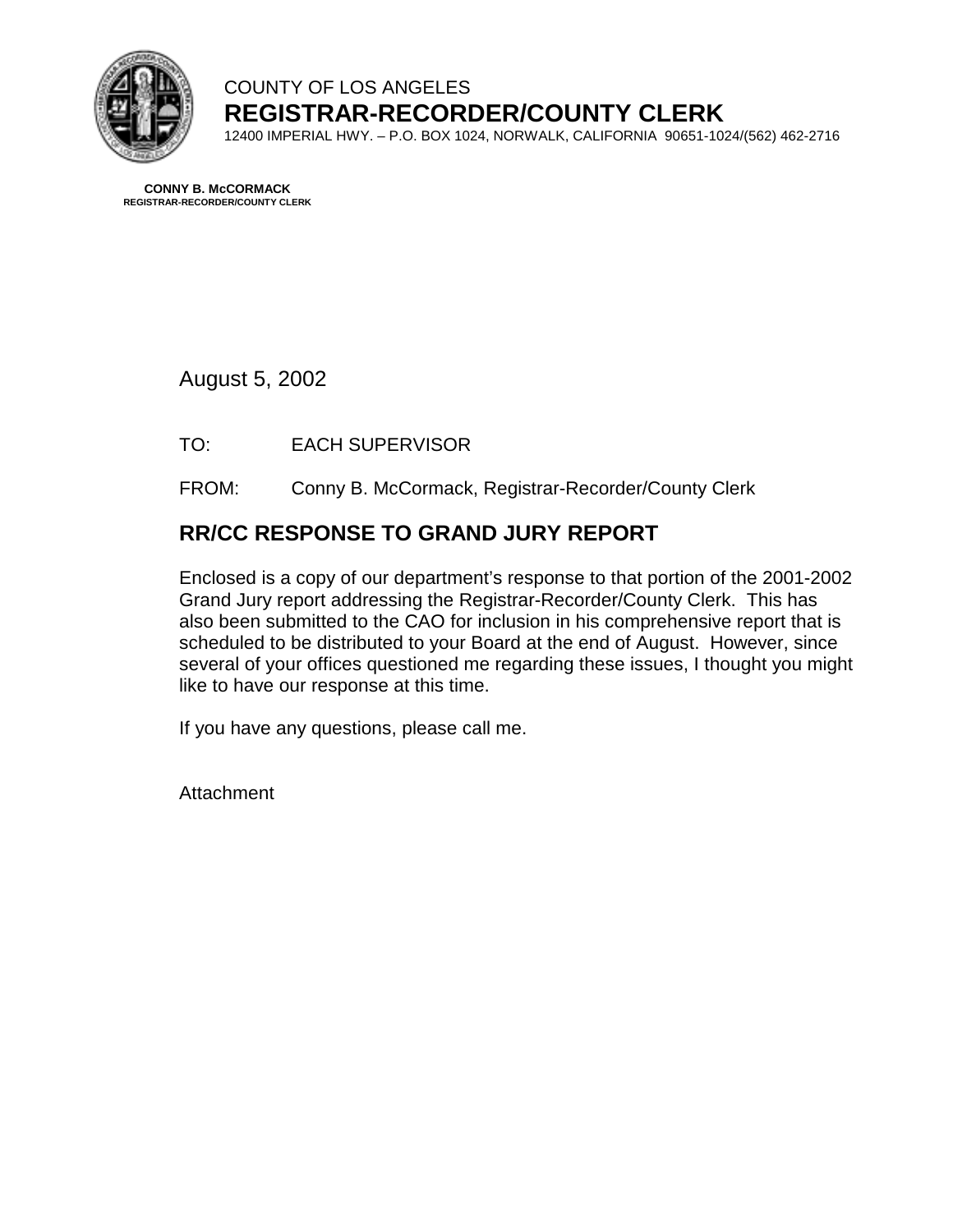### **RESPONSE TO GRAND JURY FINAL REPORT**

#### COUNTY OF LOS ANGELES – REGISTRAR-RECORDER/COUNTY CLERK DEPT.

## SUBJECT: 2001-2002 GRAND JUIRY RECOMMENDATIONS – GOVERNMENT OPERATIONS COMMITTEE, ELECTRONIC VOTING MACHINES

### **RECOMMENDATION # 12:**

The Government Operations Committee recommends that the Board of Supervisors should urge the Los Angeles County Registrar of Voters to evaluate more extensively the electronic voting machine, during voting, especially as to its acceptability by the voting public, the ease with which it is moved and handled, its vulnerability to functional disruption accidentally or through intentional sabotage, and the accuracy with which it seems to operate.

### **RESPONSE:**

Background: Three members of the Government Operations Committee of the Grand Jury visited the Registrar-Recorder/County Clerk headquarters in Norwalk on the afternoon of August 28, 2001. At that time they asked questions about the current punch card voting system as well as our experience to date with use of an electronic touch screen voting system. We discussed the operation of both types of systems.

With regard to electronic voting, we described the County's experience using touch screen voting during the pilot project in conjunction with "early voting" held at nine locations in the two weeks prior to the November 2000 General Election in which 21,963 voters countywide cast their ballots electronically for that election. We also discussed the County's first use of touch screen voting at the precinct level on election day which occurred on April 17, 2001 for the Arcadia Unified School District Election in which 3,137 voters cast their ballots electronically. A number of relevant documents were provided to the Grand Jurors including the extensive report to the Board of Supervisors assessing the County's successful first use of touch screen voting equipment. Discussion with the Grand Jurors included an explanation that electronic touch screen voting is new technology, and, with the exception of Riverside County, was not in use for countywide voting in other California counties.

This response addresses the four major points of this recommendation: 1) future plans for using electronic voting equipment, 2) its acceptability by the voting public, 3) ease with which it is moved and handled, and 4) system security and accuracy of operation.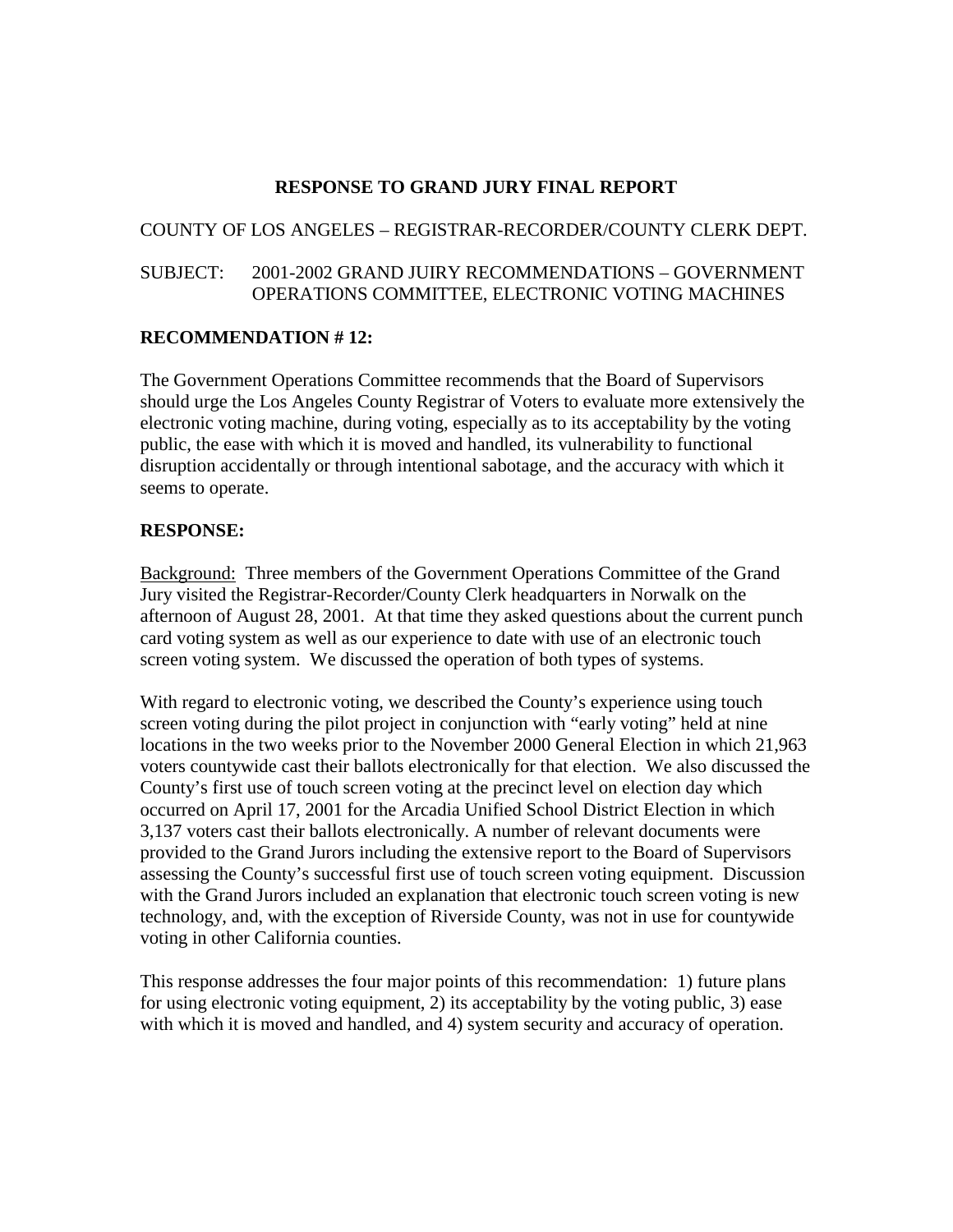1) Future Plans for Using Electronic Voting: On April 16, 2002 the Board of Supervisors approved a contract with Diebold Election Systems to purchase sufficient touch screen voting hardware and software to begin a phased-in process of using electronic voting equipment. The equipment purchased under this new contract will enable establishing 21 touch screen voting sites throughout the County during the "early voting" period in conjunction with the November 2002 General Election. Any registered voter in the County who wishes to cast a ballot on the new system may do so during this two-week period prior to election day. In partnership with Board of Supervisors' staff, the 21 locations were finalized at the end of July 2002. Site preparation, hiring and training of temporary staff for each location and the voter outreach/education component will be accomplished in advance of the October 22, 2002 kick-off date of voting on the new touch screen system. While it is not possible to predict the number of voters who may choose to vote in advance of election day on the new touch screen system rather than go to the polls on election day or vote by mail, we anticipate significantly more of the County's voters will vote via touch screen system than the 21,963 who did so for the November 2000 election pilot project.

In 2002, two additional California counties, Alameda and Plumas, purchased touch screen voting equipment for countywide use in every precinct for the November 5, 2002 General Election. We will be closely watching the experience of these California counties in fully converting to electronic voting. Additionally, the five largest counties in the State of Florida are finalizing their conversions from punch card systems to various vendors' electronic touch screen voting systems. Their first use will be for the Florida statewide Primary Election on September 10, 2002. To gain firsthand knowledge of system conversion issues and public acceptance, several of our staff will observe the September  $10<sup>th</sup>$  election in the three largest Florida counties, Miami-Dade, Broward, and West Palm Beach. Members of the Board of Supervisors have expressed support for the need to learn from the experience of other election jurisdictions in using this nascent technology prior to the County embarking upon full system conversion.

Electronic voting technology is changing quite rapidly, with several additional vendors' systems recently receiving Secretary of State certification for use in California. It is hoped that more vendor competition will reduce the high price of this voting technology. The estimated price for the County to fully convert to a touch screen voting system is approximately \$100 million, creating a barrier to acquisition. Proposition 41, a \$200 million statewide bond issue to upgrade voting systems in California, passed at the March 5, 2002 Primary Election. Proposition 41 established a 5-member Voting Modernization Board (VMB) to make decisions regarding bond funding allocation. In mid-July 2002, the VMB adopted a funding formula that estimates Los Angeles County will be eligible to apply for up to \$49.6 million of bond funding.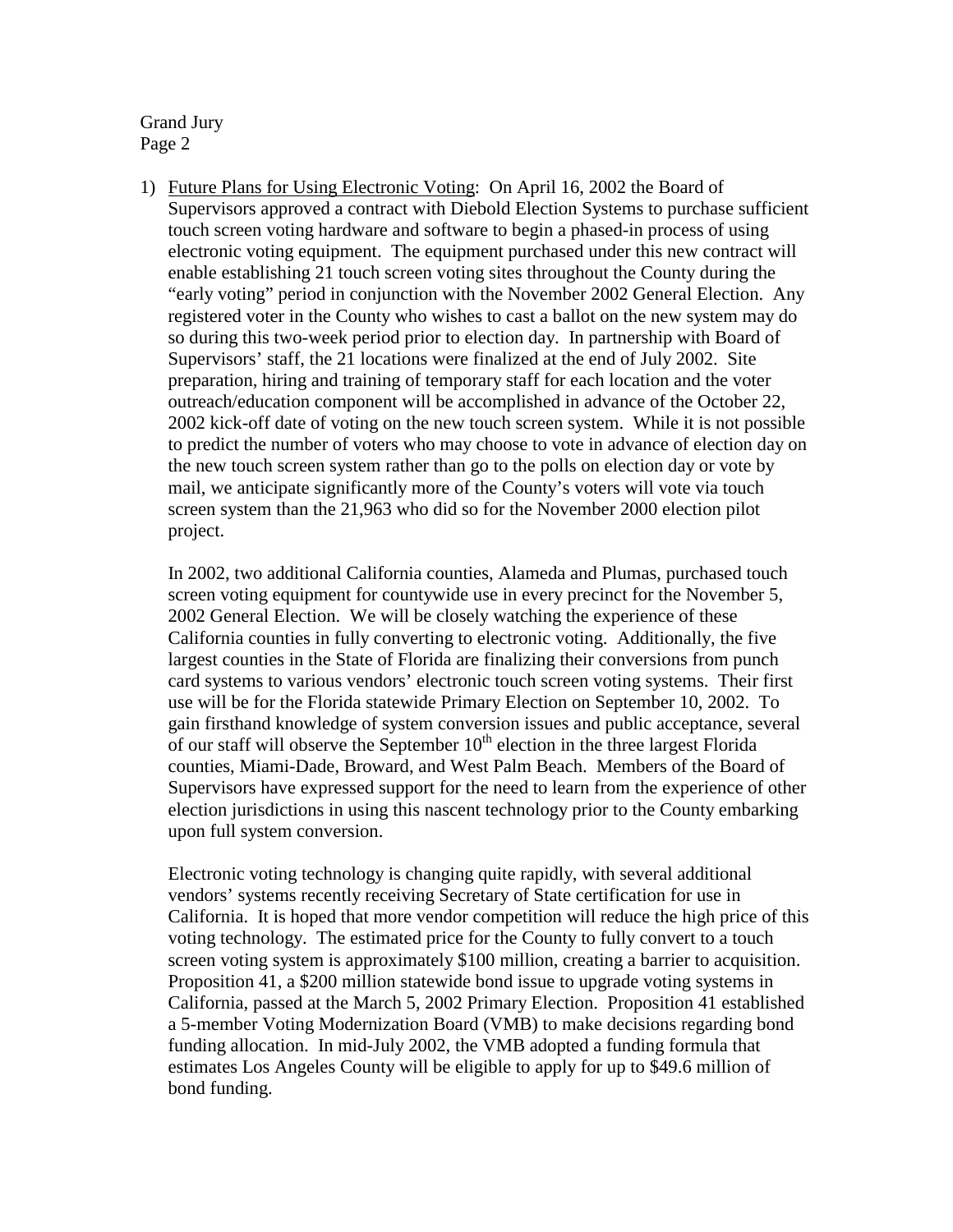However, by law receiving bond funds is contingent upon a minimum of 25% County matching funds. At current estimated prices, Proposition 41 bond money would only cover 50% of the cost of converting countywide to a new electronic voting system.

- 2) Voter Acceptability: Based on surveys completed by 9,296 of the County's 21,963 voters who voted on touch screen equipment during the November 2000 election pilot program, 99% rated the equipment favorably in comparison to their previous experience with punch card voting. Voters' responses was equally positive during the April 17, 2001 Arcadia Unified School District Election, the County's first use of touch screen voting at every precinct on election day. Of the 3,137 voters who cast ballots electronically that day at 16 precincts, 98% of the 757 Arcadia voters completed favorable surveys regarding their experience using the new equipment. Similar favorable ratings were reported on surveys completed by Riverside County voters. However, a group of Riverside County citizens who oppose that County's use of a paperless, touch screen voting system filed suit in federal court several months ago and is pending. More reports regarding voter opinions of this new technology will be forthcoming following the September 2002 statewide Primary Election in Florida and the experiences of California voters in Alameda and Plumas counties who will cast ballots on touch screen systems at every precinct on November 5, 2002.
- 3) Ease of Moving/Handling: The Grand Jury report points out a concern, shared by the Registrar-Recorder/County Clerk, that the current first generation models of touch screen voting systems are large and heavy. The equipment purchased in Riverside County in 1999, as well as that purchased by the largest counties in Florida in 2001, weighs in excess of 45 lbs. per unit (including the case with retractable legs). While precinct poll workers have been able to set up this equipment in the jurisdictions where it has been purchased, clearly lighter weight equipment would be preferable for ease in handling. Also, the cost of voting equipment delivery to and from the voting precincts is significantly higher for touch screen units in comparison to lightweight punch card voting devices. Several newer models of touch screen systems have recently been unveiled that are somewhat lighter, weighing between 20-35 pounds including the case. Continual weight reduction is desirable prior to the County purchasing a new voting system for countywide delivery and pick-up to 5,000 voting precincts.
- 4) System Security/Accuracy of Operation: State law requires the Secretary of State to certify all voting systems prior to use. California is recognized nationally for the extensive nature of system testing throughout the certification process. Additionally, California is one of 37 states that require all new voting systems to pass federal level system testing prior to any company submitting a voting system to the state for certification.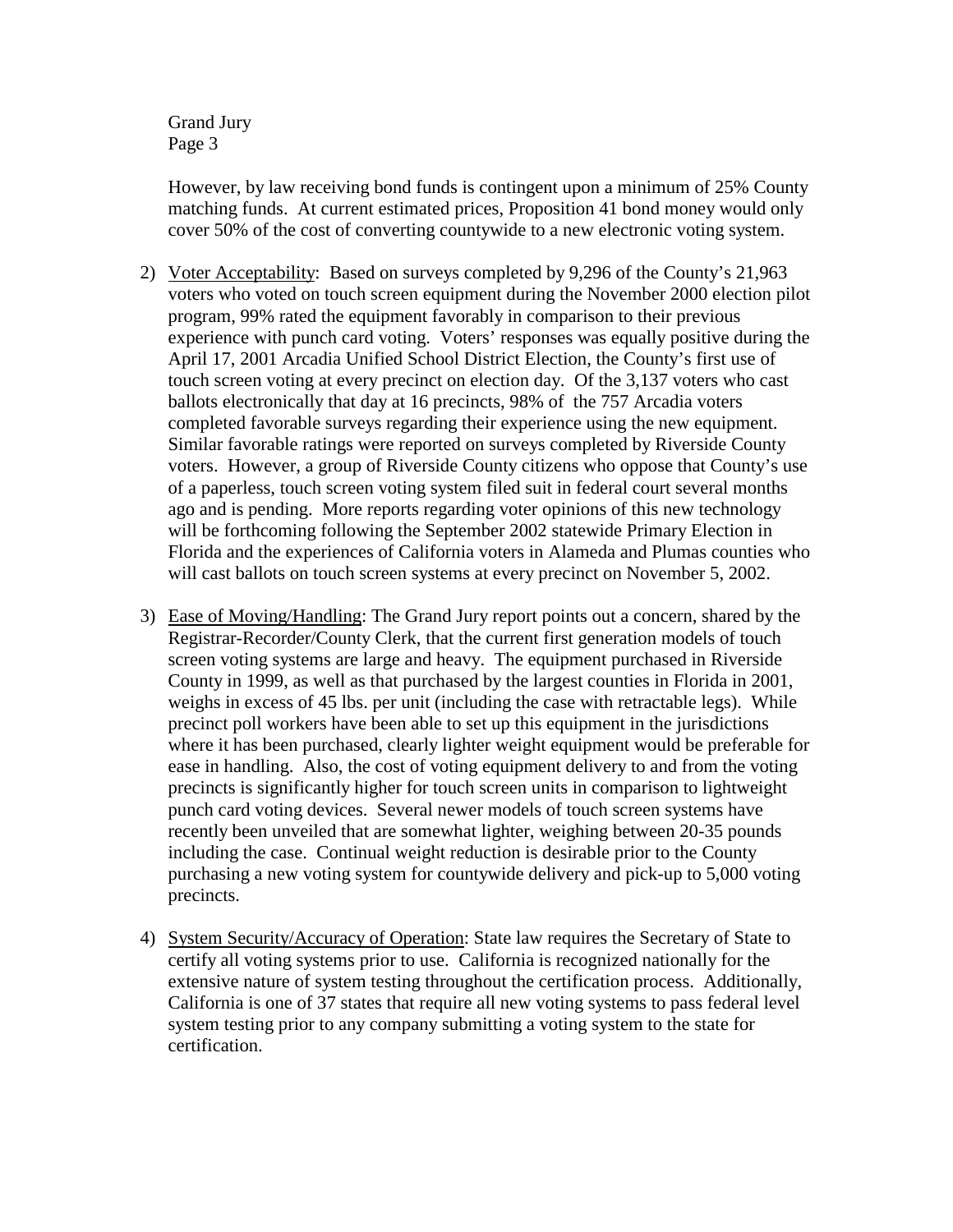The Grand Jury report questions whether sufficient consideration has been given by designers of electronic voting equipment to system integrity and security issues. A brief description of the state certification process was provided by the Secretary of State for the Registrar's response to this report and is attached.

The Grand Jury report expresses concern that voting results appear vulnerable and could be corrupted through electronic processes involved in voting, disruption from power outages and/or electromagnetic sabotage or during transmission of voting data on election night. Both federal and state system testing in advance of certification involve testing for electrical power outages, power surges and electromagnetic force fields. Redundancy is built into electronic voting devices as they store the image of each ballot cast on two different mediums within each device (hard drive and disk).

The Grand Jury report also mentioned the possibility of the equipment being tampered during storage prior to deployment. State law requires all voting devices to pass a logic and accuracy (L&A) test prior to deployment of equipment. The L&A test is conducted on each machine following the loading of software to accumulate vote totals for that election's specific candidates and ballot contests. The L&A test records test votes for each candidate/contest which are then reported from each device and verified to a control report to confirm that each device accurately recorded the correct number of votes per contest. Following the L&A test confirmation of system tabulation accuracy, the test vote totals are zeroed out on each device in preparation for actual voting. Immediately prior to casting of "live" ballots, the precinct Inspector at each voting location is required to perform a process to verify and document zero vote totals are in each machine prior to commencement of voting.

The Grand Jury report also states that absentee ballots voted electronically (i.e. via personal computers and/or the Internet) would be even more difficult to protect. California law does not allow electronic absentee voting. A Secretary of State task force formed to study Internet voting issued a report in 2000 strongly advising against Internet voting at this time due to system security issues.

#### **RECOMMENDATION #13:**

The Government Operations Committee recommends that the Board of Supervisors should urge the United States Congressmen representing districts in the County of Los Angeles to urge the Federal Government to rescind the mandate preventing the use of punch card voting techniques until such time as a suitably construed and adequately protected electronic voting machine has been satisfactorily tested.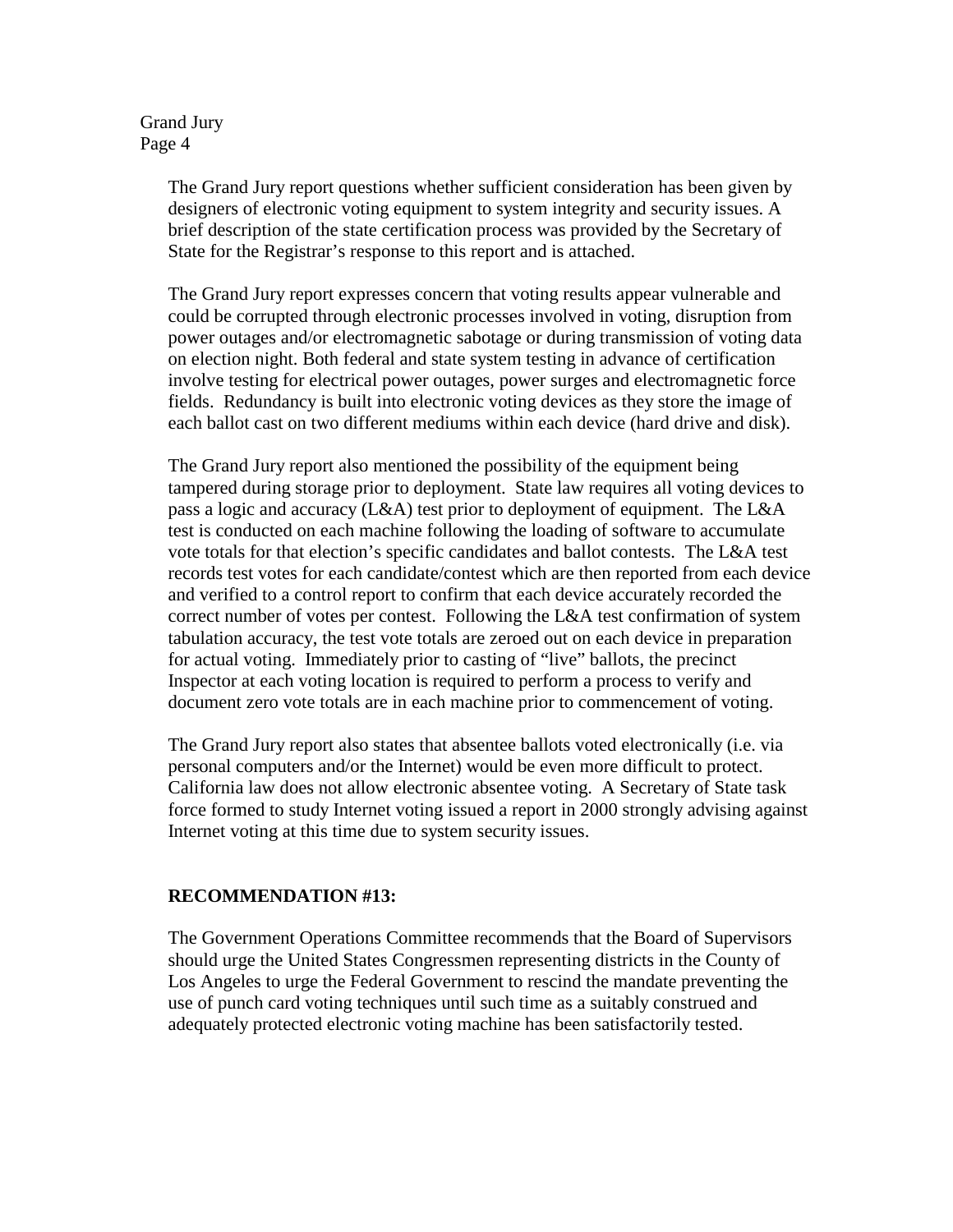#### **RESPONSE:**

In January 2001, Common Cause, et. al. filed suit against Secretary of State Bill Jones in federal district court in Los Angeles seeking de-certification of punch card voting systems (the Secretary of State was the sole defendant - no Counties were named in the suit). The Secretary of State has the authority to certify, and de-certify, the use of voting systems in California. In September 2001, Secretary of State Bill Jones decertified the use of pre-scored punch card voting systems (including the Votomatic punch card system used in Los Angeles County for the past 33 years). Subsequently, the parties to this lawsuit entered into a stipulated agreement that, based on the Secretary of State's decertification of pre-scored punch card voting systems as obsolete, the only issue of contention was the timing of the required voting system conversion of the nine Counties using decertified systems.

The Secretary of State argued that decertification should become effective in July 2005 in order to permit the nine affected counties (encompassing 8.5 million or 55% of the state's registered voters) sufficient time to convert successfully to more modern voting systems, such as touch screen systems. The plaintiffs argued for an earlier decertification date prior to the statewide March 2004 Primary Election, stating that the stipulated agreement did not require the affected counties to convert to electronic touch screen systems by March 2004 but rather to convert to any other certified voting system that did not include pre-scored punch cards. In February 2002, without conducting a trial, Federal Judge Stephen Wilson ruled in favor of the plaintiffs thereby requiring the nine affected counties, including Los Angeles, to convert to an alternative voting system within a two-year period. The Secretary of State chose not to appeal the judge's ruling. Because Los Angeles County was not a party to the suit, the County had no standing to appeal this federal judicial ruling.

The Registrar agrees with the sentiment expressed in this Grand Jury recommendation; however, the U.S. Congress has no authority to rescind the decertification of punch card voting systems in California or the timing of the required replacement of the County's Votomatic system. As described above, the California Secretary of State decertified the punch card voting system and the U.S. Federal Court accelerated the timing of the Secretary's decertification order.

## **RECOMMENFDATION #14:**

The Government Operations Committee recommends that the Board of Supervisors should request from the Federal Government sufficient financing to cover the additional cost that the County of Los Angeles will incur if forced to adopt a new voting machine system before protection for the system has been provided, especially if the new machine involved must be adopted before the machine itself has been completely tested and proven.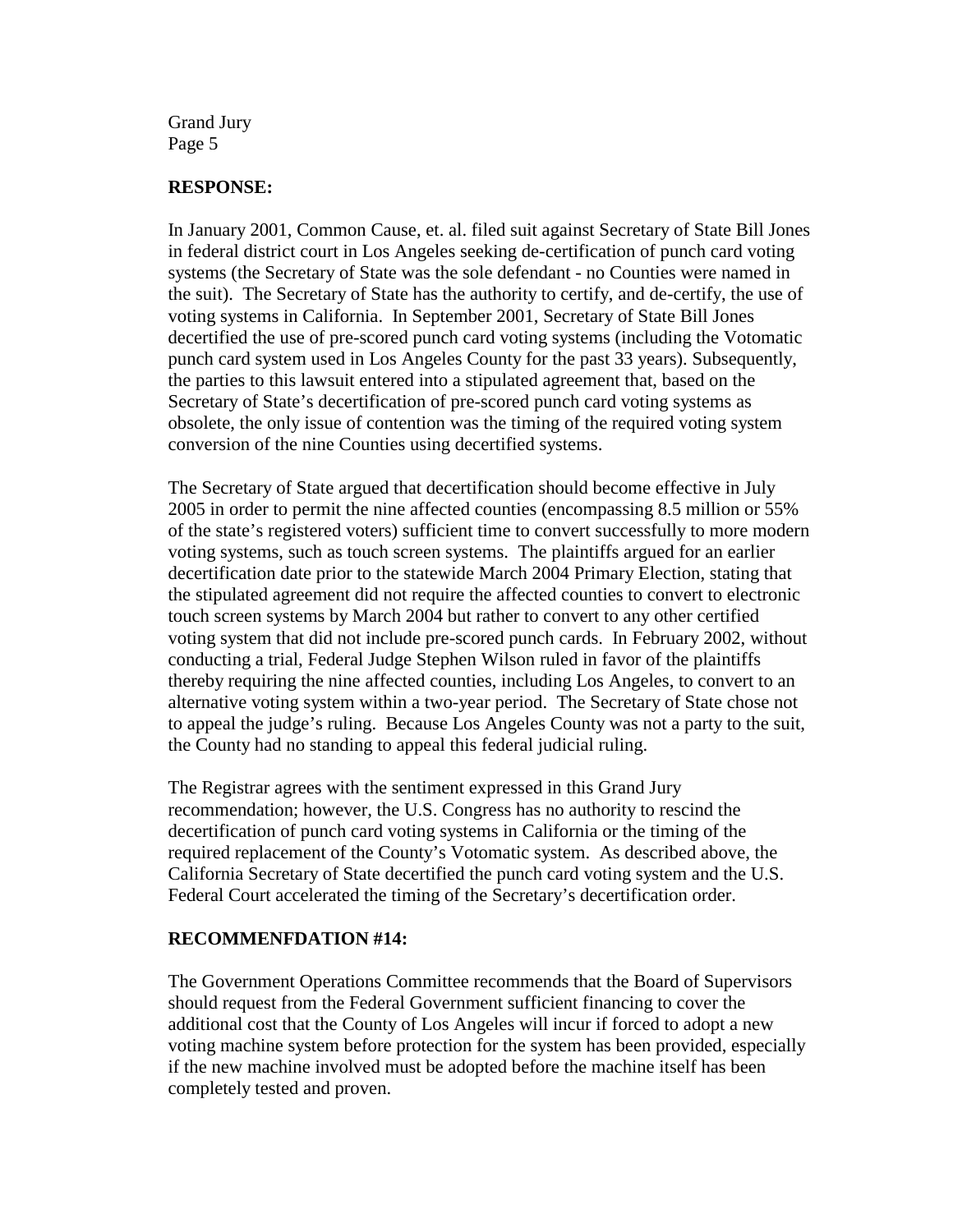## **RESPONSE:**

This recommendation requests the Board of Supervisors seek financing for costs of voting system conversion. The Federal Government has never provided any funding whatsoever for election systems or to compensate for multimillion dollar expenses associated with compliance with federal mandates regarding voter registration processes, translating/printing ballots in numerous foreign languages, etc. The Board of Supervisors is on record in support of federal funding assistance for acquisition of new voting technology.

## **RECOMMENDATION # 15:**

The Government Operations Committee recommends that the Board of Supervisors should direct the County Registrar of Voters not to enlarge the area of voting districts without improving accommodations at and transportation to the new polling places.

## **RESPONSE:**

The stated finding of the Grand Jury report that the Registrar was considering "fewer but more centrally positioned voting centers in common gathering places such as shopping malls" is misconstrued. The size of voting precincts is limited by state law to a maximum of 1,250 registered voters per precinct. Among the documents provided to the Grand Jury members was a copy of the management audit of the Registrar-Recorder/County Clerk Department conducted by the outside firm Strategica released in November 2000. That audit, expressing concern about the high cost of electronic voting equipment, recommended that the Registrar consider the concept of regional voting centers as a possible future scenario if state law were altered to allow such major consolidation of voting precincts. The Registrar's response to that audit did not endorse regional voting centers for election day voting.

Nine regional voting centers were used in the successful touch screen voting system pilot project during the "early voting" period in the two weeks prior to the November 2000 Election. The Board of Supervisors has expressed support for a phased-in process of electronic voting. As part of that process, the Board approved a contract in April 2002 for purchase of sufficient electronic voting hardware and software to expand touch screen voting to 21 locations during the "early voting" period in advance of the November 2002 General Election. As mentioned above, preparations are on-going at this time for voters to cast ballots at these 21 sites from October 22 to November 1, 2002.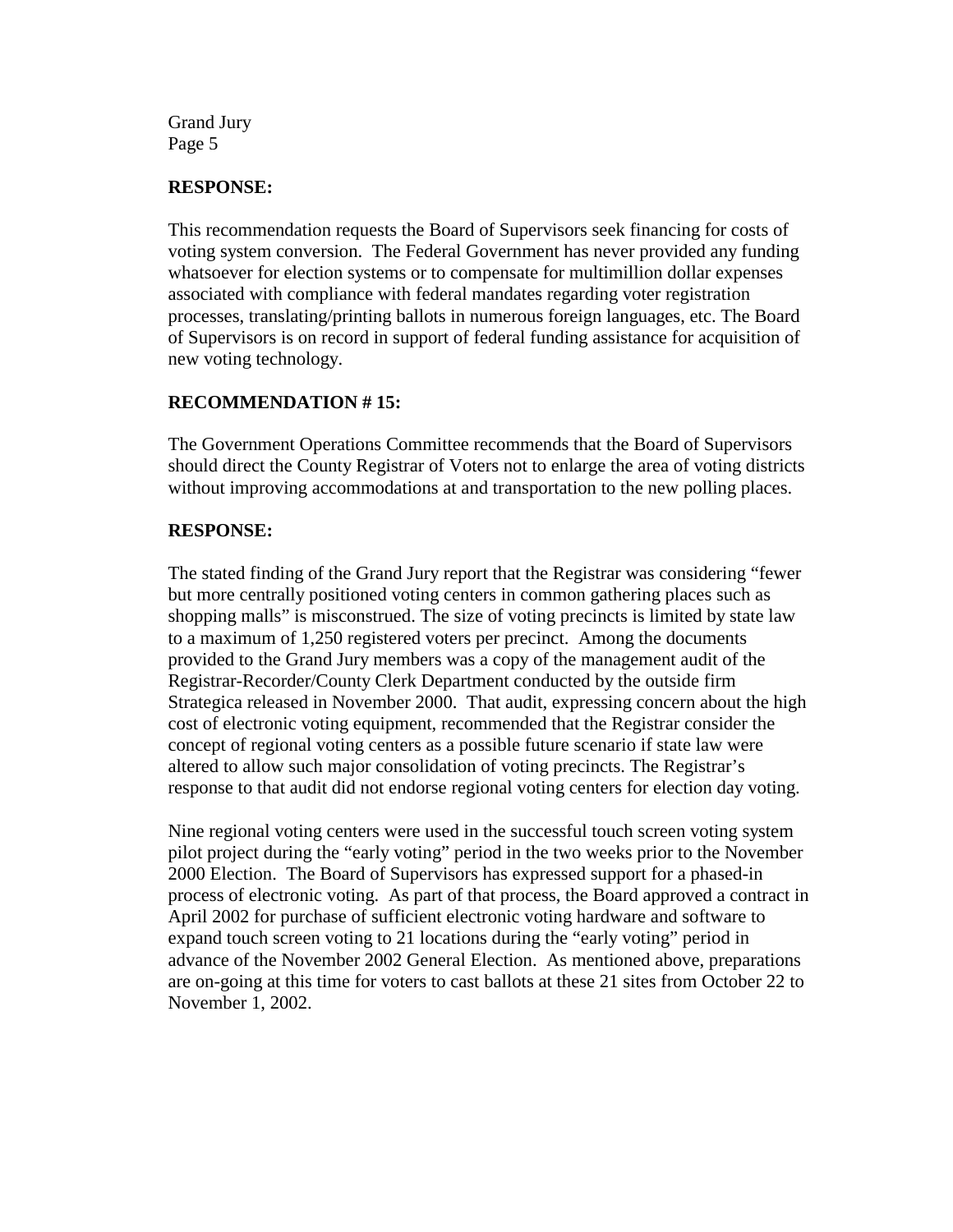Notary Public Uniform Commercial Code Executive Office **Archives**  Business Programs Business Filings **Elections**  Information Technology **Management Services**<br> **BILL JONES**<br>
Political Reform



Secretary of State State of California

ELECTIONS 1500 - 11<sup>th</sup> Street, Room 590 Sacramento, CA 95814 P.O. Box 944260 Sacramento, CA 94244-2600 (916) 657-2166 Voter Registration Hotline 1-800-345-VOTE For Hearing and Speech Impaired Only 1-800-833-8683 (916) 653-3214 FAX Internet: www.ss.ca.gov

July 30, 2002

Conny McCormack Registrar-Recorder/County Clerk County of Los Angeles 12400 Imperial Highway Norwalk, California 90650

Dear Ms. McCormack:

Thank you for your inquiry regarding the process for certifying voting equipment and systems in California. All voting systems used in California must be certified by the Secretary of State. The following is a summary of many of the principal steps in the certification process.

This certification process includes evaluation against federal voting systems standards and testing by an Independent Testing Authority certified by the National Association of State Election Directors. This federal testing is both for hardware (ability to withstand extremes of temperature, verification of being tamper-proof by magnets or other devices, drop testing, etc.) as well as for software integrity and functionality.

Successful testing at the federal level is a precondition for application to the state. The state will not process an application without proof that the system has passed all hardware and software testing, and the software for the system has been placed in escrow.

State testing involves several stages, including: (1) Secretary of State staff extensively test the system; (2) A nationally recognized voting system expert performs rigorous performance testing; (3) An Advisory Committee of election officials and others responsible for conducting elections reviews the proposed system; (4) One or more public hearings is held before the Voting Systems Panel.

Systems are tested to ensure that they are accurate, reliable, secure against fraud or manipulation, accessible to persons with disabilities, minimize the opportunity for voter error, produce auditable records for recount and contest purposes, meet all requirements of state and federal law and regulation, and are otherwise suitable for the purpose of voting or counting of votes.

All systems are required to be adopted in conjunction with detailed procedures for election set up, logic and accuracy testing, system maintenance, system security,